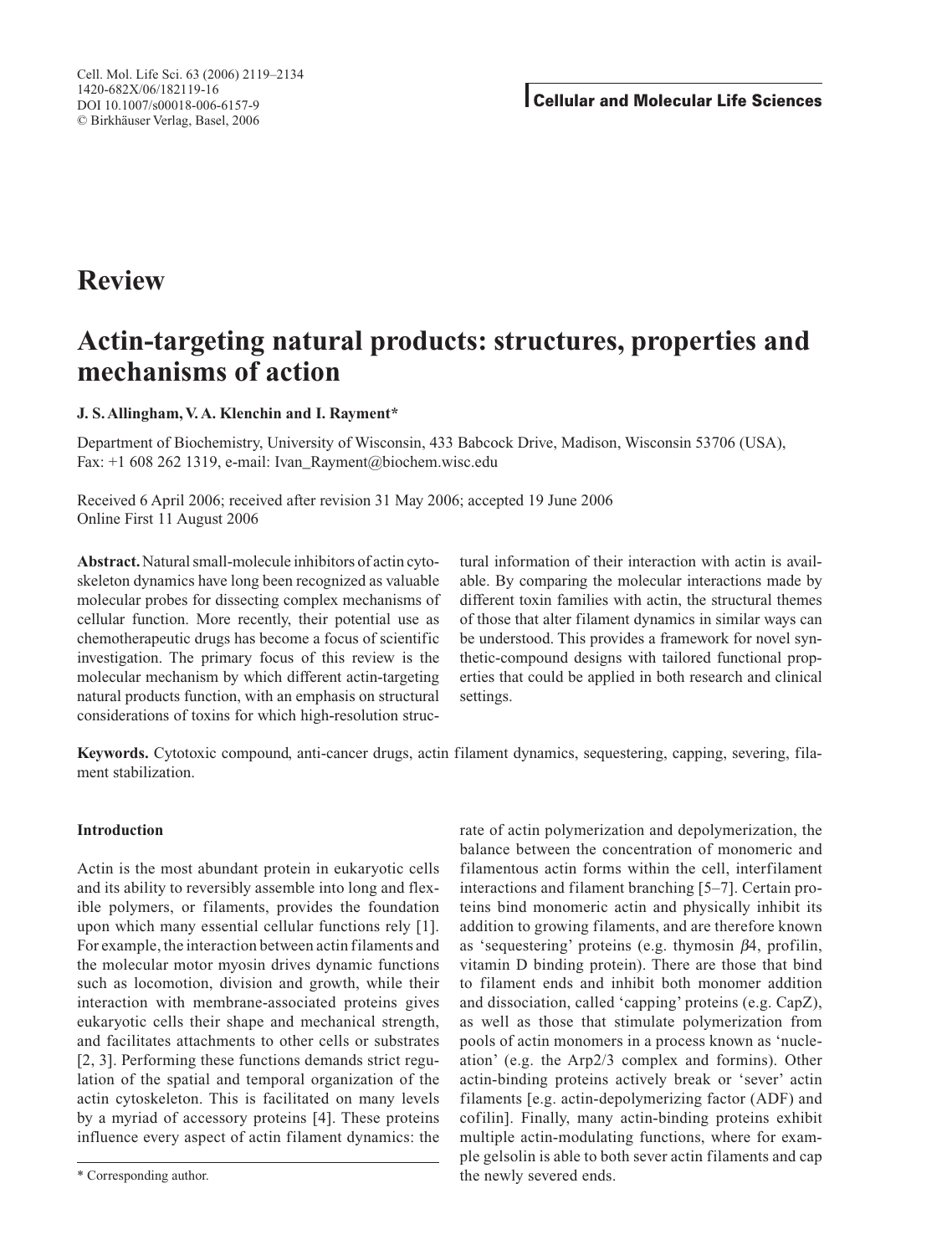Besides endogenous actin filament-regulating proteins, numerous natural product small molecules also display potent abilities to affect the polymeric state of actin filaments [8–10]. This property has earned these compounds significant recognition as valuable molecular probes for dissecting complex cellular pathways that are dependent upon the actin cytoskeleton. It has also drawn attention to the possibility of their use as promising leads for anticancer drug development [8, 9, 11]. Indeed, extensive evidence has shown that the actin cytoskeleton plays a fundamental role in the cellular properties of oncogenic transformed cells. Here, the molecular composition, organization and polymeric state of the actin cytoskeleton is altered as a result of changes in the abundance or activity of some of the actin filament-regulating proteins described above [12–15]. This creates the characteristic cellular morphologies as well as the aggressive phenotypes of cancer cells, including anchorage-independent cell growth, cell migration and invasion [11, 16–18]. Such characteristics are facilitators of metastasis and angiogenesis, two hallmarks of malignant cell progression and the primary contributors to most cancer-related deaths [10, 18–21]. Thus the ability of certain actin-targeting natural products to manipulate actin filament structure may provide a valuable strategy to compensate for, or partially reverse, some of the changes to the cytoskeleton in malignant cells that are created by abnormal actin regulatory protein levels or activities, thereby controlling cancer proliferation.

An undeniable limitation to the use of actin-targeting natural products as therapeutic drugs is their inability to distinguish between the actin of normal and transformed cells, making them too toxic for direct clinical use due to the ubiquity of actin and its importance in non-neoplastic cells. However, this caveat can also be applied to microtubule-targeting drugs, such as Taxol, which is a successful and widely used anti-cancer drug [22, 23]. Furthermore, this does not rule out the possibility that the natural forms of actin-targeting small molecules can provide valuable functional and chemical information to inspire the design of more efficacious chemotherapeutics for cancer treatment. In the past few years, our knowledge of the complete chemical structures and mode of actin binding, and our understanding of the mechanisms of action of actintargeting natural products have advanced tremendously. The purpose of this review is to outline these recent advances and to apply information about their molecular interactions with actin to cytotoxins with similar chemical structures and functional properties. By considering the connection between conserved structural features of particular toxin families, their manner of actin interaction, and the potency with which they affect the polymeric state of actin filaments, a framework is established for the design of specifically tailored functional analogues by chemical synthesis. When combined with an ability

to exploit the differences in the molecular composition and organization of actin filaments in cancer cells, this information may allow actin-targeting drugs to have discriminating effects on normal and transformed cells [12, 24]. This would increase the technological potential of these compounds for both biological and pharmaceutical applications.

#### **Monomeric and filamentous actin structures**

The primary structure of actin is highly conserved among eukaryotic organisms. Its monomeric form, known as globular or G-actin, is 43-kDa in size with four subdomains (Fig. 1a). ATP, along with  $Mg^{2+}$ , binds within a deep cleft between subdomains 2 and 4, and can be hydrolyzed to ADP + Pi. In physiological conditions, G-actin can self-assemble into a long double-stranded helical polymer, known as filamentous or F-actin. Within the filament, the position of each monomer is related to the preceding one by a translation of ∼27.5 Å and a rotation of ∼ –166°, giving a two-stranded filament with a righthanded helical twist [4].

Actin polymerization occurs in an organized manner, involving head-to-tail interactions, producing filament polarity (Fig. 1b). The end that is comprised of subdomains 2 and 4 is called the pointed or minus end. The opposite end is known as the barbed or plus end. The assembly of three actin monomers, known as 'nucleation', occurs spontaneously at physiological ionic strength and initiates filament growth. Filament elongation can then continue from both ends; however, the rate of monomer addition at each end is asymmetric, such that the barbed end elongates roughly five- to tenfold faster than the pointed end. The likely basis of this asymmetry is that after incorporation into the filament, actin monomers hydrolyze ATP, resulting in a conformational change in subdomain 2 [25]. This change probably weakens the intermolecular interactions made at the pointed end of actin monomers, leading to increased dissociation from the pointed end where ADP actin accumulates, while new ATP-bound actins are predominantly added to the barbed end. This process is referred to as 'treadmilling', and is a fundamental component of actin filament dynamics, as well as the functional target of actin-binding natural products [4].

## **Classification of actin-targeting natural products**

A diverse group of natural products found to specifically target and demonstrate cytotoxic activity against the actin cytoskeleton have been isolated from a variety of sources: terrestrial plants, sponges, marine nudibranchs, algae, fungi and bacteria. Excellent reviews depicting the detailed structures of actin-targeting compounds and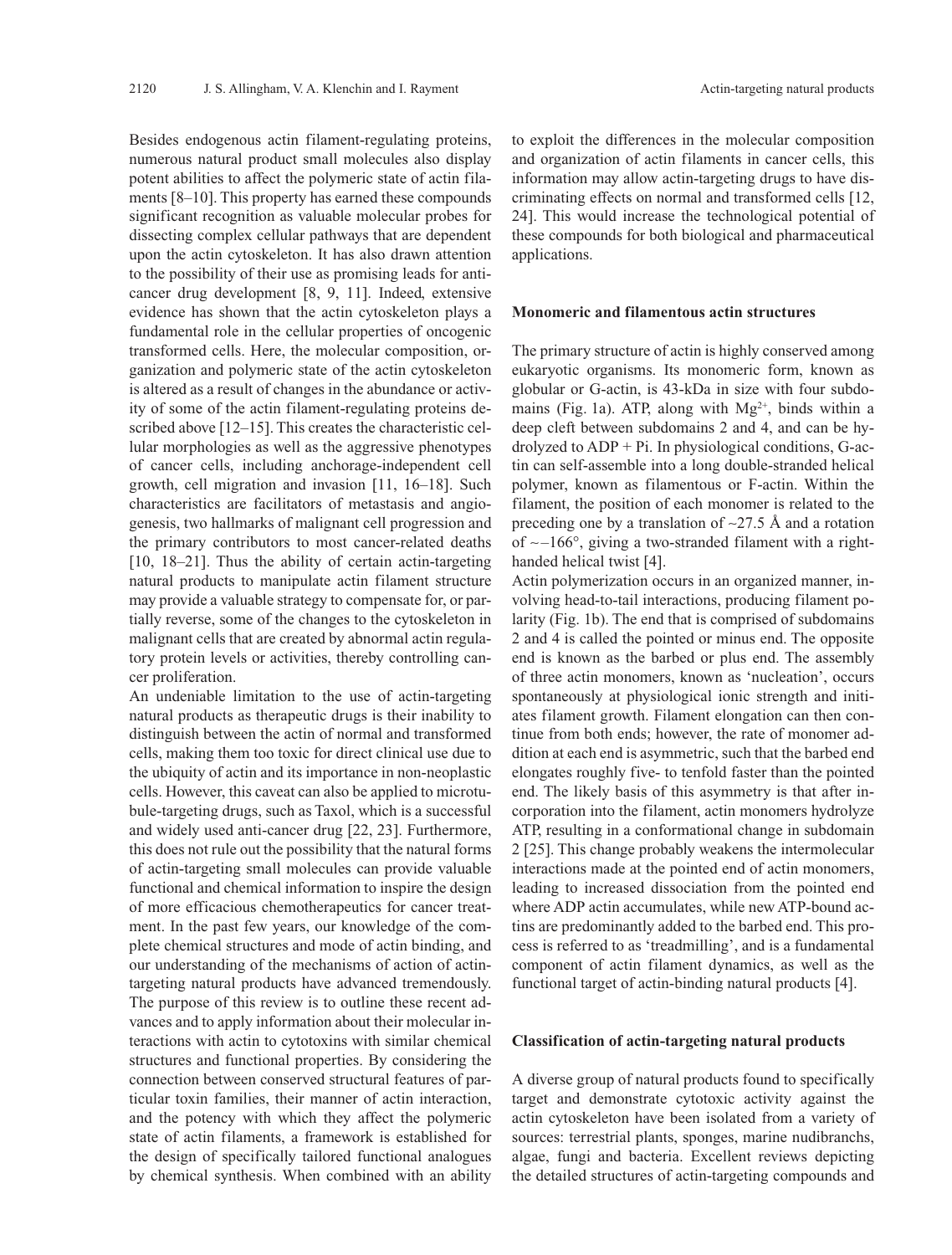

**Figure 1.** Structure of monomeric and filamentous actin. (*a*) Monomeric actin is shown as a ribbon representation and the bound nucleotide is shown as a stick representation. Actin subdomains 1–4 are labeled and colored individually (PDB accession 1J6Z [25]). (*b*) A model of the actin filament is shown as a surface representation of five actin monomers. The subdomains for each actin monomer are colored as in (*a*). The structure is based upon the filament model by Tirion et al. [59].

their effects on specific cell lines are available [8, 10, 26]. Their common structural features include a primarily hydrophobic component and stereochemically complex side groups. In general, these compounds can be divided into two groups: (1) those that inhibit filament assembly or destabilize filaments, and (2) those that stabilize actin filaments.

## **Filament-blocking/destabilizing compounds**

Toxins that block or destabilize actin filaments have been shown to do so by binding two distinct regions of the actin monomer: (i) the ATP-binding cleft and (ii) the barbed end (Fig. 1a). Due to the dynamic nature of actin filaments, filament-destabilizing compounds can be further subdivided into those which merely sequester actin monomers when they passively dissociate from filaments, and those that also actively promote filament severing by binding directly to the filament and disrupting interactions between adjacent actin monomers. Since both mechanisms can lead to the apparent disassembly of actin filaments, the inherent mechanism of disassembly used by each toxin is outlined below.

## **Actin-binding mode of ATP-binding cleft-targeting compounds**

Latrunculin cytotoxins are potent inhibitors of actin filament formation isolated from the Red Sea sponge *Negombata magnifica* (Fig. 2a) [27, 28]. The crystal structure of latrunculin A in complex with actin shows that this compound binds within the interface between actin subdomains 2 and 4, above the ATP-binding site (Fig. 2b) [27–30]. Here, the 2-thiazolidinone group is inserted into a pocket lined by residues Tyr69, Asp157, Arg183, Thr186, Arg206 and Arg210, where specific contacts involving the NH, OH, CO, and O-ester are formed.

Altogether, eight forms of latrunculin have been isolated to date, all of which contain the biologically rare thiazolidinone ring (Fig. 2a) [27, 31]. Comparisons of the structure-activity relationships for each latrunculin isoform have demonstrated the importance of the NH group on the thiazolidinone ring, as well as the OH side group on the pyrone ring for potent microfilament inhibition [31, 32]. Based on the orientation of latrunculin A in complex with actin, insertion of the 2-thiazolinone group is facilitated, and stabilized, by the rigid macrocyclic ring, which makes primarily hydrophobic contacts with actin (Fig. 2b). Interestingly, latrunculin B, which is also isolated from *N. magnifica* and differs from latrunculin A by the absence of two carbons in the macrocyclic ring, displays slightly lower cytotoxicity toward yeast and hamster fibroblast cell growth than latrunculin A [31, 33, 34]. This reduced activity likely results from the loss of hydrophobic interactions normally made by these two carbons and residue Gln59 in the latrunculin A-actin complex. This illustrates that the shape and size of the ring are also important determinants in the overall binding affinity of these cytotoxins for actin. An additional latrunculin-like compound, named latrunculeic acid, which lacks the macrocyclic and thiazolidinone rings, has recently been isolated. Not surprisingly, this compound is inactive toward actin [31].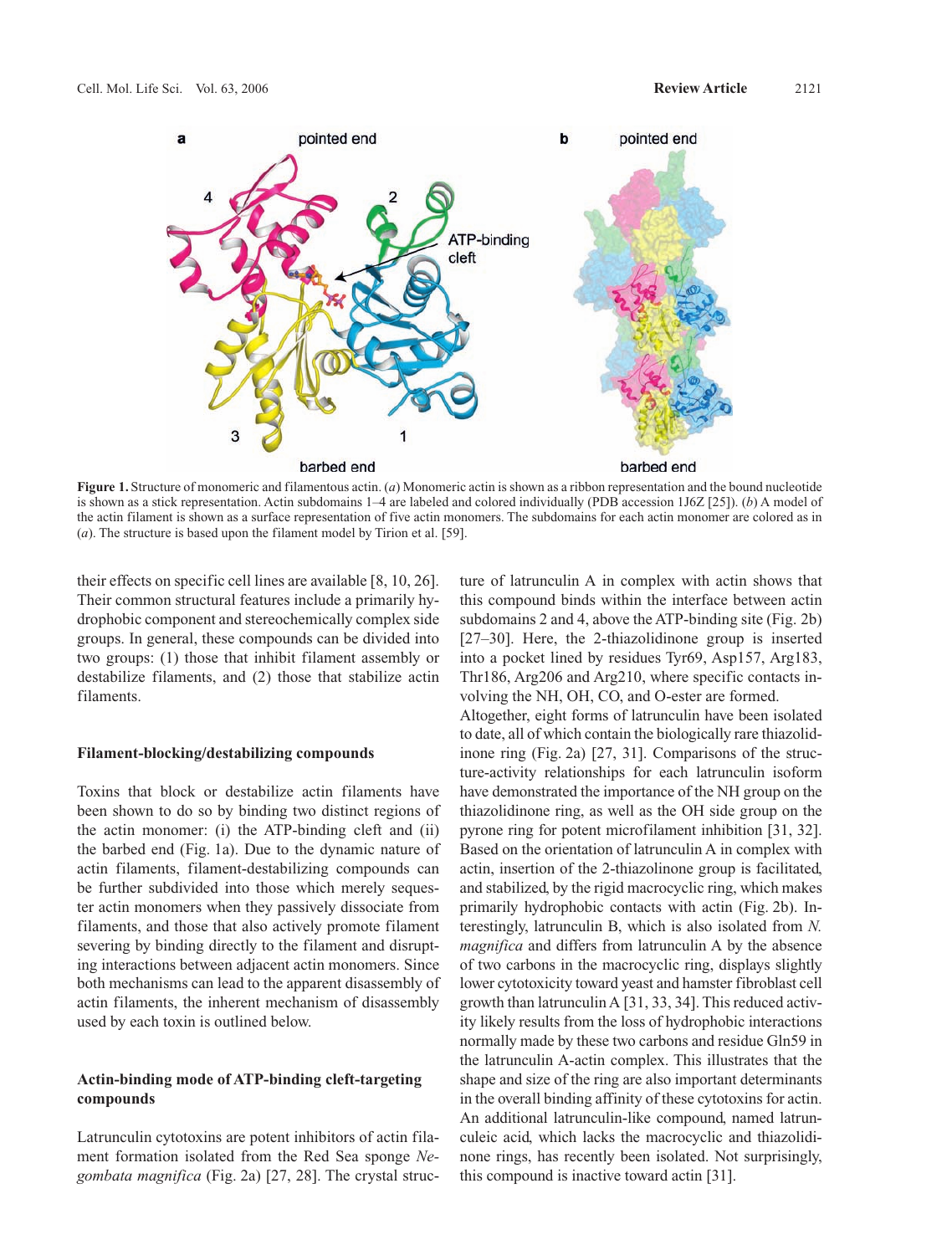## **Mechanism of filament destabilization of ATPbinding cleft-targeting compounds**

The effect of latrunculins on actin is strictly limited to monomer sequestration [28, 33]. Comparison of actin filament models derived from fiber diffraction analysis and the binding mode of latrunculin A with actin in the crystal structure suggest that this compound inhibits assembly of actin monomers into filaments allosterically [29]. That is, latrunculin binding may act as a wedge between subdomains 2 and 4 (Figs. 1a, 2b), restricting conformational changes that normally allow the formation of stable interactions between actin monomer interfaces, thereby sequestering actin monomers from polymerization. What is not clear at this point is the exact nature of the conformational changes in actin that normally facilitate filament formation and whether the effects of latrunculin binding



**Figure 2.** Latrunculin chemical structures and actin-binding site. (*a*) The chemical structures of latrunculins A, B, and C are shown. (*b*) Latrunculin A is shown as green ball and sticks bound between subdomains 2 and 4 of actin. Amino acid residues in contact with latrunculin A are shown as purple sticks. ATP is shown as yellow sticks (pdb accession 1ESV [29]).

have a greater influence over interactions between axial or lateral actin monomer contacts (Fig. 1b).

#### **Barbed end-targeting compounds**

Unlike nucleotide-binding cleft-targeting toxins, those that bind to the barbed end of actin are numerous and their chemical structures are highly variable. There is also more structural information available for these compounds. In general, this class of toxins tends to have a larger and more diverse ring structure than latrunculins, as well as a long, stereochemically complex side chain. At least seven different classes of natural products target the barbed end (Fig. 3). This conclusion is based upon direct observations of toxin-actin interactions through X-ray cocrystallization data of five of these classes and the close similarities of their chemical structures to the remaining classes. (i) The trisoxazole toxins are isolated from Pacific sponges and nudibranch egg masses and contain many structural analogues. Over 30 forms of these compounds have been identified so far including mycalolides, ulapualides, kabiramides and halichondramides [8, 35– 37]. (ii) Reidispongiolides and sphinxolides are isolated from the New Caledonian marine sponges *Reidispongia coerulea* and *Neosiphonia superstes*, respectively, and consist of numerous congeners [38–40]. (iii) Aplyronines are isolated from the Pacific sea hare *Aplysia kurodai* and exhibit structural differences from reidispongiolide/ sphinxolide and trisoxazole macrolides primarily in the main chain of their ring structures [41]. Other structural differences characteristic of this group include the addition of the amino acid-like moieties, trimethylserine and dimethylalanine, on the ring and tail regions, respectively. (iv) Swinholide and misakinolide (bistheonellide) are dimeric macrolides isolated from the marine sponge *Theonella swinhoei*. Swinholide consists of a 44-membered dimeric cyclic lactone [42], while misakinolide has a 40-membered dimeric cyclic lactone that differs from swinholide by the absence of two double-bonded carbons from each repeated lactone moiety [43, 44]. (v) Scytophycins, such as tolytoxin, which are isolated from the terrestrial cyanobacterium *Scytonema pseudohofmanni*, resemble monomeric versions of swinholide, with tail sections similar to those of trisoxazole and reidispongiolide/sphinxolide toxins [45]. (vi) Lobophorolide is a recently identified 22-membered cyclic lactone isolated from the brown alga *Lobophora variegata*. Its ring and tail moieties together are essentially the structural equivalent for half of the dimeric cyclic lactone of swinholide A [46]. (vii) Finally, bistramides are a unique family of dilactam polyethers isolated from the marine ascidian *Lissoclinum bistratum* that have recently been shown to target actin with high affinity and inhibit filament formation and promote filament disruption [47–49]. Interest-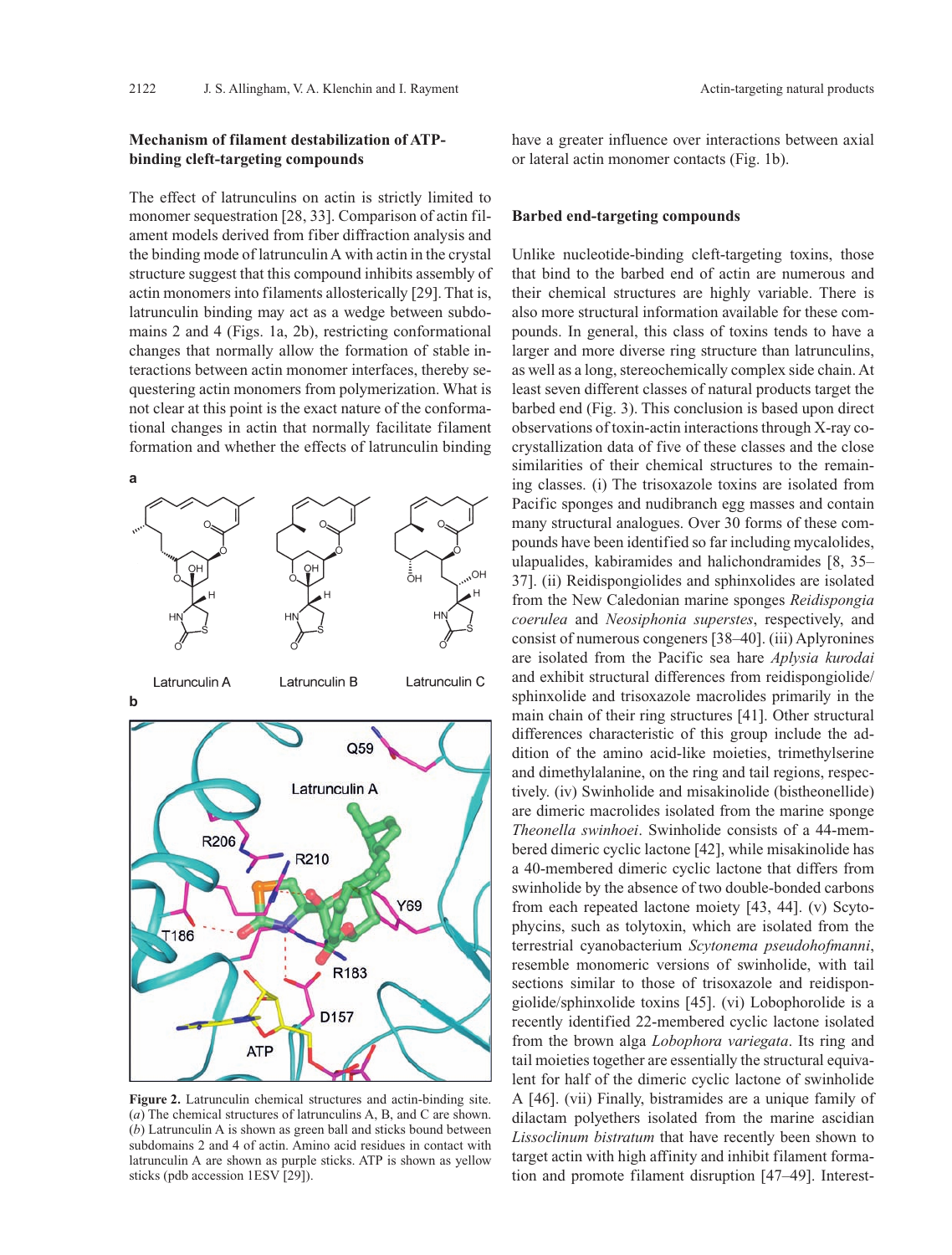

Trisoxazole



Aplyronine A



Swinholide A







Scytophycin



Misakinolide A (Bistheonillide A)



Bistramide A

**Figure 3.** Barbed end-targeting macrolides. The chemical structures of representative members of known or inferred barbed end-targeting natural products are shown.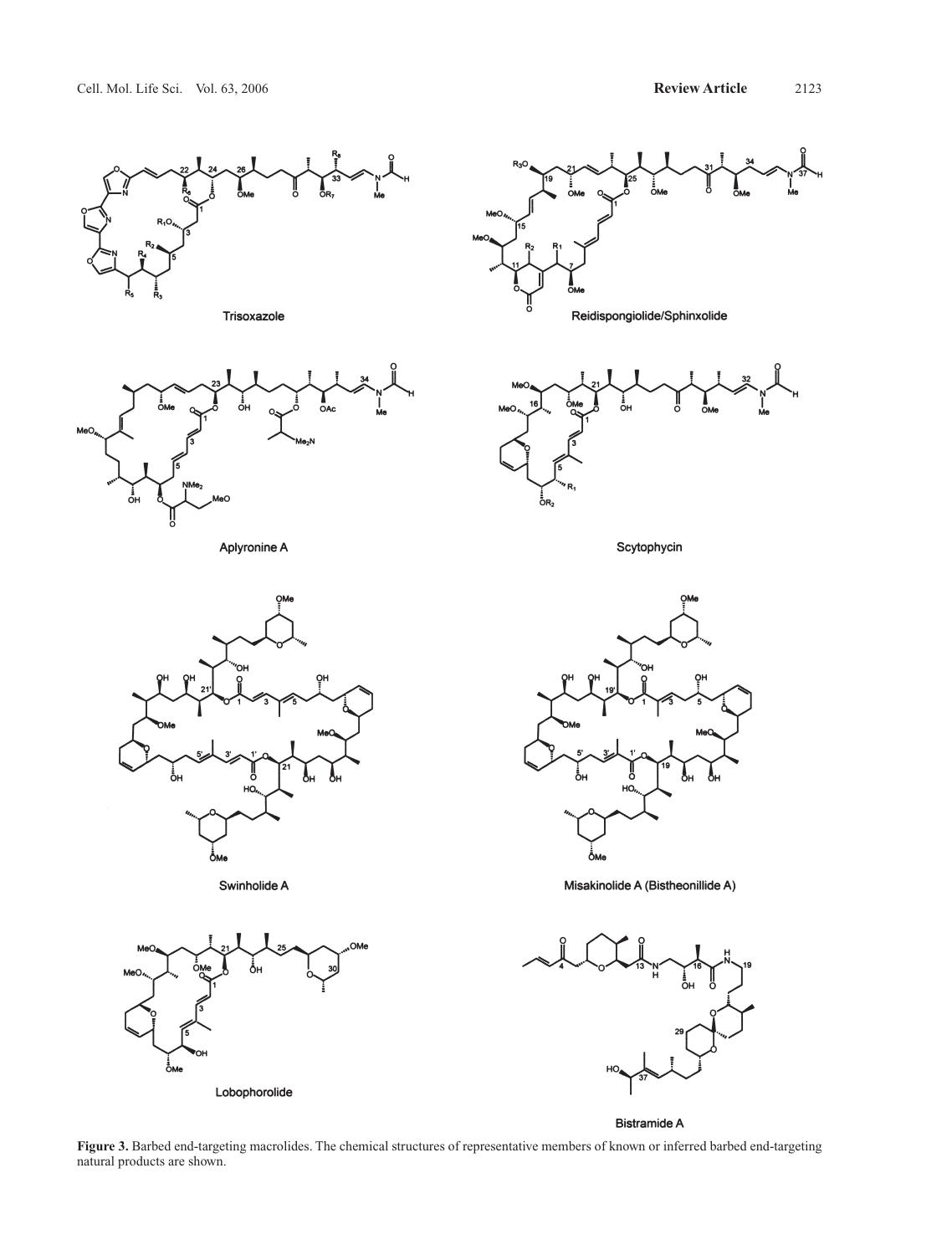ingly, there is virtually no structural similarity between bistramides and other known G-actin-binding toxins.

## **Actin binding mode of barbed end targeting compounds**

Recent crystallographic studies have determined the structures of representative members of the trisoxazole, reidispongiolide/sphinxolide, aplyronine, swinholide and bistramide classes of cytotoxins in their respective complexes with G-actin (Fig. 4) [50–55]. These studies have provided important details of the molecular interactions that confer their high affinity for actin. For each of the trisoxazole and reidispongiolide/sphinxolide compounds, this has also allowed assignment of the absolute stereochemical configuration for all stereocenters. In the structures of kabiramide C, jaspisamide A and ulapualide, their large hydrophobic ring lies against a large hydrophobic patch on the surface of actin that leads into the narrow cleft separating subdomains 1 and 3 at the barbed end (Fig. 5a). The ring portion of reidispongiolide A and C, and aplyronine A contacts this hydrophobic patch as well. However, the conformation of their ring appears to be flipped to the opposite face and interacts primarily

with subdomain 3, while the trisoxazoles lie against subdomain 1 (Fig. 5b). This can be attributed to the opposite stereochemistries of the carbon at the ring-tail junction for these toxin families [54].

Sphinxolide B displays the same side of its ring to the solvent as reidispongiolide A and C and aplyronine A (Fig. 5c). However, here the replacement of a hydrogen atom at C10  $(R_2)$  with a hydroxyl group and the absence of a methyl group at  $O19(R_3)$  relative to reidispongiolide A and C produce limitations in the conformational freedom of the ring compared with the other toxins (Fig. 3). This results in a rotation of the plane of the ring away from the surface of actin in a manner that displaces over half of the ring-actin contact sites [53]. Loss of these contacts would substantially weaken the interaction between the toxin and actin. A reduction in the filament severing and capping activity of sphinxolide B relative to other toxins observed in *in vitro* studies using purified actin supports this conclusion [53].

Several aspects of the binding mode of swinholide A on actin are qualitatively similar to the other macrolides [52]. Here, the macrolide ring adopts a figure eight-like conformation that allows each half of the large ring to interact with the same hydrophobic patch on each actin monomer as the other toxins (Fig. 4e). Interestingly, the



**Figure 4.** Structures of representative members of the trisoxazole, reidispongiolide/sphinxolide, aplyronine, bistramide and swinholide classes of cytotoxins in their respective complexes with actin. Actin is shown as a ribbon representation. Toxins are shown as ball and sticks. (*a*) Reidispongiolide A (PDB accession 2ASM [53]). (*b*) Kabiramide C (PDB accession 1QZ5 [50]). (*c*) Aplyronine A (PDB accession 1WUA [54]. (*d*) Bistramide A (PDB accession 2FXU [55]). (*e*) Swinholide A is shown bound to two actin monomers (PDB accession 1YXQ [52]).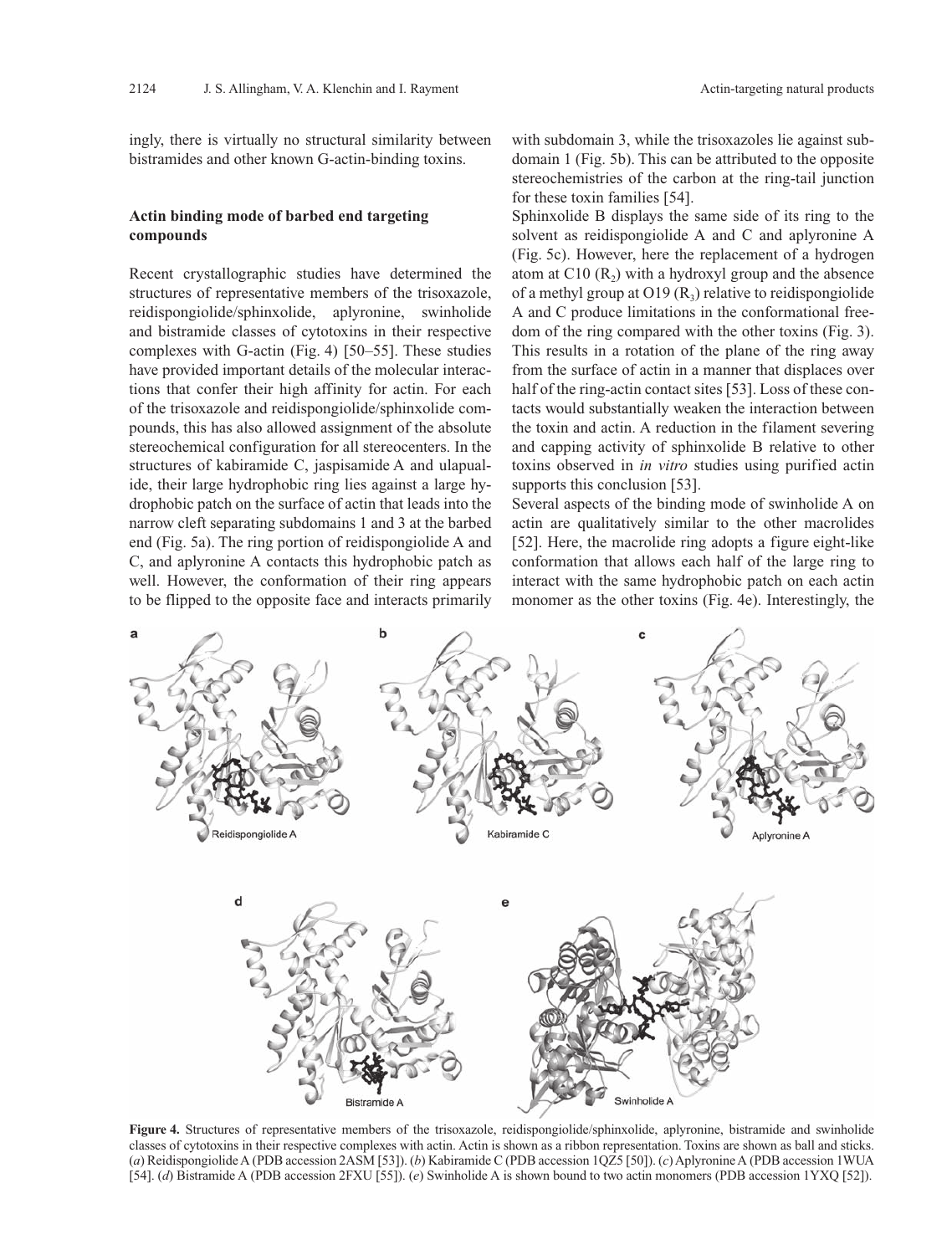

**Figure 5.** Binding modes of toxin ring moieties. (*a*) The actin-binding conformation of reidispongiolide A (yellow) and kabiramide C (magenta) are shown as an overlay using the actin coordinates from each structure as a reference. Actin is shown as a surface representation in white. (*b*) Reidispongiolide A (yellow) and aplyronine A (purple). (*c*) Reidispongiolide A (yellow) and sphinxolide B (teal). (*d*) Reidispongiolide A (yellow) and half of the dimeric lactone of swinholide A (green). (*e*) Reidispongiolide A (yellow) and bistramide A (blue).

conformation of each half of the ring resembles the mirror image of the conformation of the reidispongiolide A and C ring, and lies against subdomain 1 (Fig. 5d). The interaction between actin and misakinolide A will likely be quite similar, although the smaller ring size may limit the conformational freedom, such that acquisition of the twisted configuration observed in swinholide A is more difficult [52].

The strikingly different chemical structure of bistramide A creates a unique actin-binding mode relative to the other barbed end-targeting toxins [55]. Like the other toxins, bistramide A is situated within the cleft between subdomains 1 and 3. However, it does not contact the large hydrophobic patch on the surface of actin that leads into this cleft (Fig. 5e). Instead its interaction with actin spans the entire length of the cleft, beyond the termination point of the other toxins' tails. Its interactions with actin also involve considerably more polar contacts than the other toxins.

Based on this collective structural and functional information, a pharmacophore model of barbed end-targeting toxins can begin to be developed. In toxins containing the large hydrophobic ring, this component serves to maximize contacts with the comparatively large hydrophobic patch on the surface of actin (Fig. 5). It also provides conformational constraints that ensure appropriate presentation of key atoms to a discrete patch of residues on this surface. Within this binding surface, amino acid contacts common to each of these classes of toxin include Tyr143, Ala144, Gly146, Ile341 and Ile345. These contacts are made by a stretch of atoms that branch from analogous sides of the intersection of the ring and tail of all toxins and exist in an extended conformation (Fig. 6). This region could represent the pharmacophore component of the ring. Also, the conservation of this binding position among the majority of the toxin structures determined thus far indicates that this region on actin is a critical binding determinant for the toxins. It also implies that it is a critical site for axial actin monomer interactions within the filament. The region surrounding this surface appears to be large enough and amenable to a variety of chemical configurations and is thus less likely to be a critical contact surface for filament assembly.

Establishment of the observed interactions between the toxin ring and actin also aligns the tail section of the toxins for intercalation into the hydrophobic cleft separating domains 1 and 3. In nearly all of the structures of barbed end-targeting macrolides available to date, the conformation and actin interactions of the tail are virtually identical (Figs. 6, 7). Common amino acid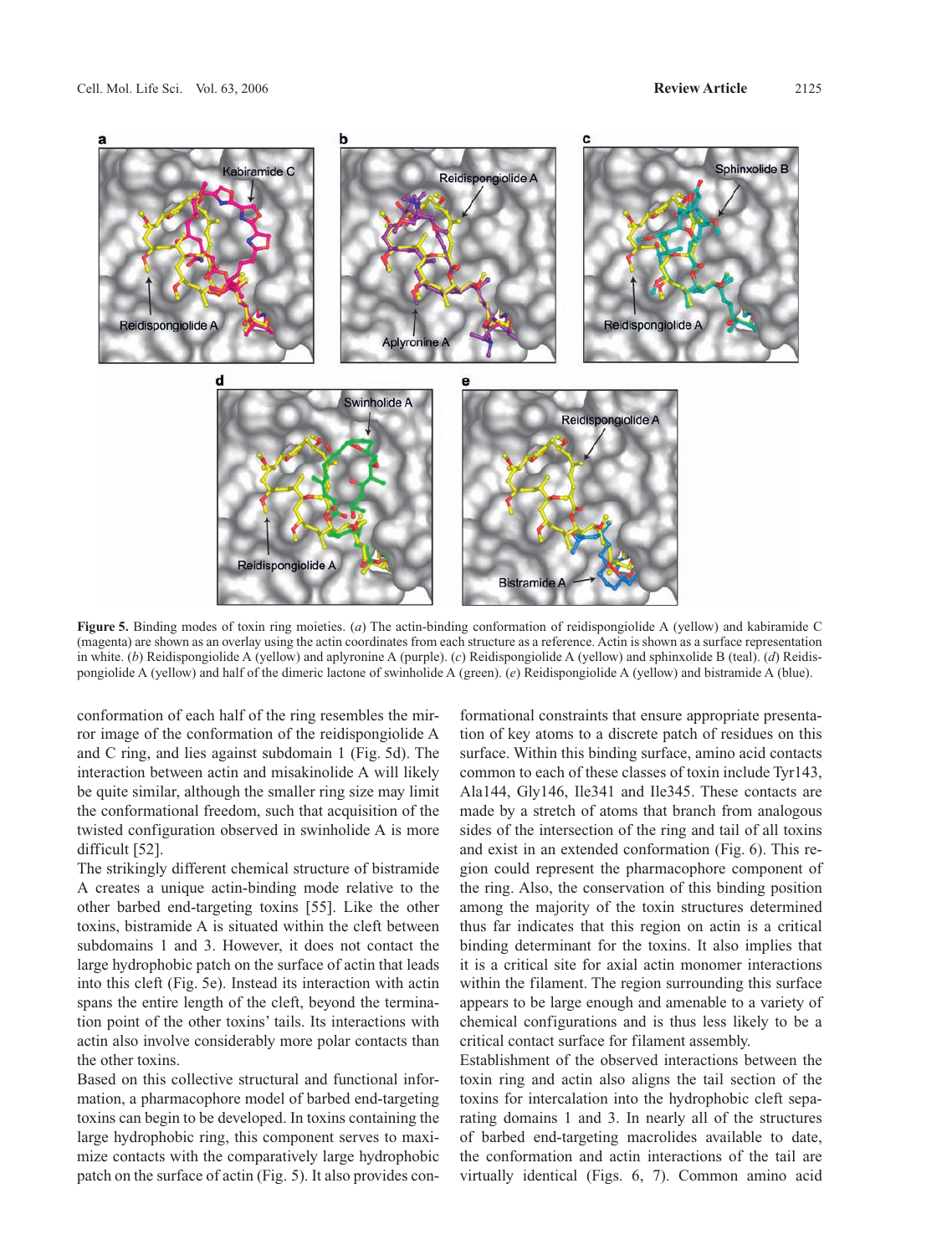

**Figure 6.** Pharmacophore model of barbed end-targeting toxins. The chemical structures of reidispongiolide/sphinxolide, trisoxazole, aplyronine A, swinholide A and bistramide A toxins are shown. Atoms covered by dots interact with the same residues on actin or overlap within van der Waals radii for all toxin families. Atoms covered by boxes on bistramide A spatially overlap with the water molecules coordinated to the N-methyl-vinylformamide (MVF) moieties of the reidispongiolide/sphinxolide, trisoxazole, aplyronine A toxins (dashed boxes).

residue interactions between the tails of the trisoxazole, reidispongiolide/sphinxolide and aplyronine toxins include Tyr133, Val139, Tyr143, Gly146, Arg147, Thr148, Gly168, Tyr169, Thr351 and Met355. For most family members of these toxins, there are also hydrogen-bonding interactions that occur between the highly conserved *N-*methyl-vinylformamide (MVF) moiety located at the end of the tail and two water molecules that are co-ordinated by the backbone amide hydrogens of Ile136 and Ala170 (Fig. 7a). Importantly, crystal structures of toxins lacking the MVF component, such as reidispongiolide C, or toxins whose tail contains side groups that interfere with this interaction, such as ulapualide, have a highly disordered tail terminus [51, 53]. They also display dramatically reduced filament severing and capping potency [53]. Although analyses of the cytotoxicity and *in vitro* actin-depolymerizing effects of synthetic analogues of aplyronine A lacking the MVF showed partial recovery of activity when it was replaced by a different hydrophilic group, the level of activity was nevertheless significantly low relative to the natural form [56, 57]. Taken together, this would suggest that the MVF moiety makes a significant contribution toward stabilizing the intercalation of the tail deep within the barbed end cleft. Thus, along with the backbone of the rest of the tail, this moiety makes up the remainder of the pharmacophore of these toxins (Fig. 6).

All known forms of swinholide, misakinolide, lobophorolide and bistramide lack the MVF group. However, numerous atoms within the tail segments of swinholide A, and a large portion of the atoms in bistramide A, occupy the same space and interact with a number of the same residues within the cleft of actin as the tail of the other toxins [55]. In the case of swinholide A, the terminal py-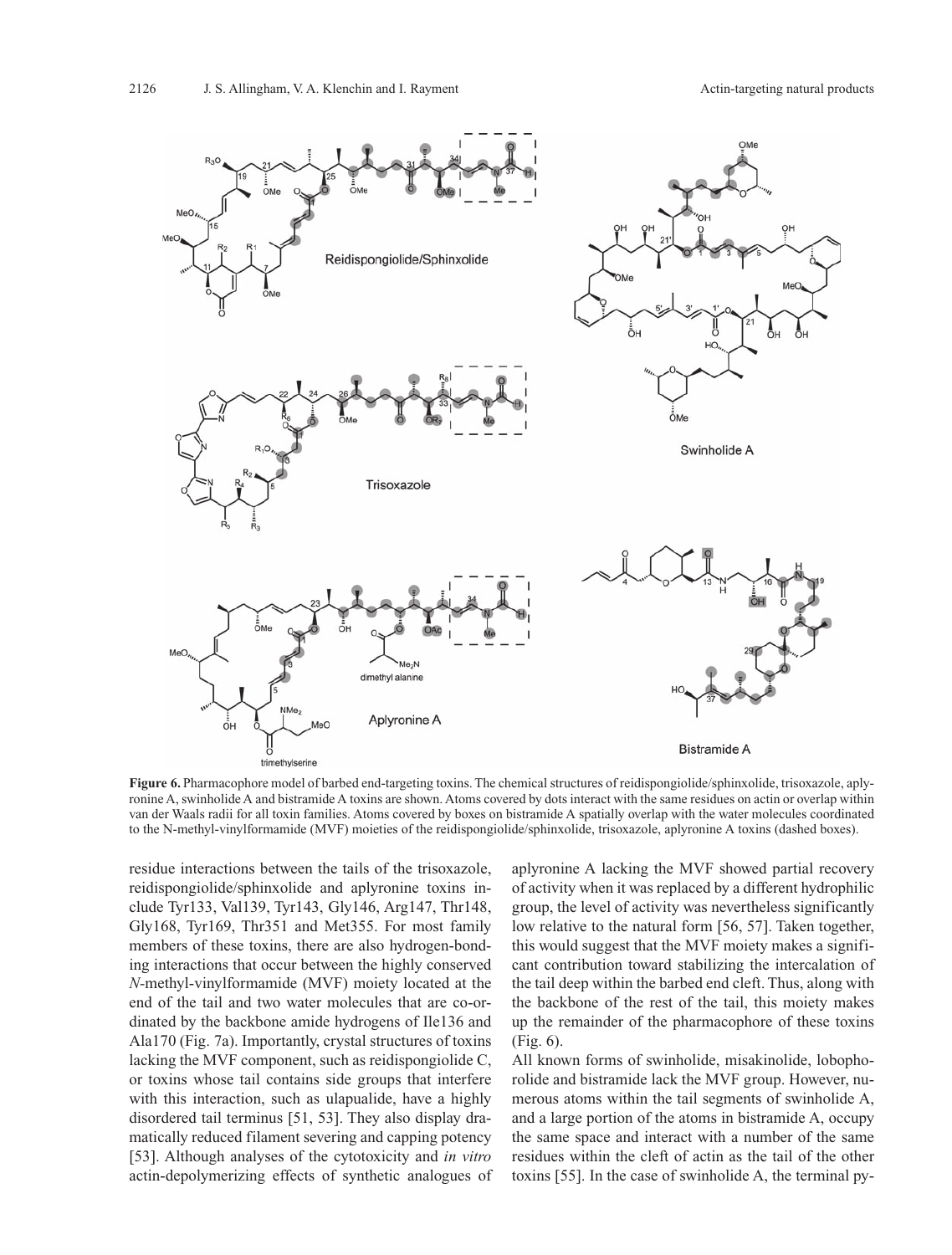

**Figure 7.** Binding modes of toxin tail moieties. (*a*) The tail conformations of reidispongiolide A (yellow) and kabiramide C (magenta) are shown within the cleft separating domains 1 and 3 of actin. Hydrogen-bonding interactions between the terminal MVF moiety and waters bridging actin residues Ile136 and Ala170 are shown. (*b*) The tail conformation of swinholide (green) is shown. (*c*) The tail conformation of reidispongiolide A (yellow) and C13 to C39 of bistramide A. Hydrogen-bonding interactions between the terminal MVF of reidispongiolide A and waters bridging actin residues Ile136 and Ala170 are shown as are the hydrogen-bonding interactions of the C13 carbonyl oxygen and C15 hydroxyl of bistramide A.

rone ring of their side chains may provide compensatory hydrophobic binding strength to stabilize their interaction with actin (Fig. 7b) [52]. Verification of this hypothesis will require direct comparisons of the capping and severing activities of these toxins to synthetic analogues lacking the pyrone ring, and to monomeric toxins containing the MVF group. For bistramide A, superposition of its structural coordinates onto those of reidispongiolide A reveal that the central hydroxyl and carbonyl groups occupy the same spatial position as the bridging water molecules found to interact with the MVF group of trisoxazoles, reidispongiolides, sphinxolides and aplyronines (Fig. 6). Furthermore, like their water counterparts, these groups also make direct hydrogen-bonding interactions with Ile136 and Ala170 of actin (Fig. 7c). This re-emphasizes the functional importance of formation of these specific polar interactions for toxin binding.

Considerations of the structure-activity relationship of toxin side groups other than the tail itself have not been characterized in detail either structurally or functionally for any of the barbed end-targeting toxins, with the exception of aplyronine. Comparisons of the cytotoxicity and actin depolymerization activity of natural and synthetic aplyronine analogues have produced a number of interesting observations about the various chemical modifications of these compounds [56, 57]. In particular, loss of the conjugated diene and trimethylserine components of the macrolide ring (Fig. 6), and the dimethylalanine on the tail, correlated with a dramatic reduction in cytotoxicity against HeLa  $S<sub>3</sub>$  cells. Conversely, the absence of the amino acid esters had little effect, and loss of the conjugated diene only had a moderate effect on actin depolymerization measurements by flow birefringence, relative to their cytotoxicity. A possible explanation for this discrepancy is that within a cellular environment these components facilitate uptake and retention within the cell. Alternatively, they may prevent compartmentalization and/or metabolism to less active forms. Another possibility is that the amino acid additions, in particular, may disrupt the function of proteins other than actin, since they do not contribute significantly to the primary actin-binding surface of the toxin, as evidenced in the crystal structure. The fact that there was a moderate reduction in actin depolymerization of analogues lacking the conjugated diene (44% of aplyronine A) is undoubtedly related to the functional importance of this part of the ring, as previously described. This chemical form not only exists in aplyronines, but is also found in reidispongiolides, sphinxolides, swinholides, scytophycins and lobophorolide (Fig. 3). In each of these compounds, its purpose may be to reduce the conformational freedom of the ring and to facilitate the appropriate interaction with the hydrophobic surface on actin. Its absence in trisoxazole macrolides can be accounted for by the presence of the trisoxazole component on the opposite side of the ring, which provides compensatory ring rigidity.

# **Mechanism of filament-destabilization of barbed end-targeting compounds**

While latrunculins bind within the ATP-binding pocket, barbed end toxins mainly interact at the surface of actin and are solvent exposed (Figs. 2b, 4, 5). Therefore, although it is possible that the effect of both classes of toxins on actin is allosteric, it seems more likely that the mechanism of action of the latter group involves the creation of steric clashes between axial actin monomers in the filament (Fig. 1b) [50, 53, 58]. Although the atomic details of actin-actin interactions within the filament are not entirely established, an examination of the Tirion et al. [59] model of F-actin derived from X-ray fiber diffraction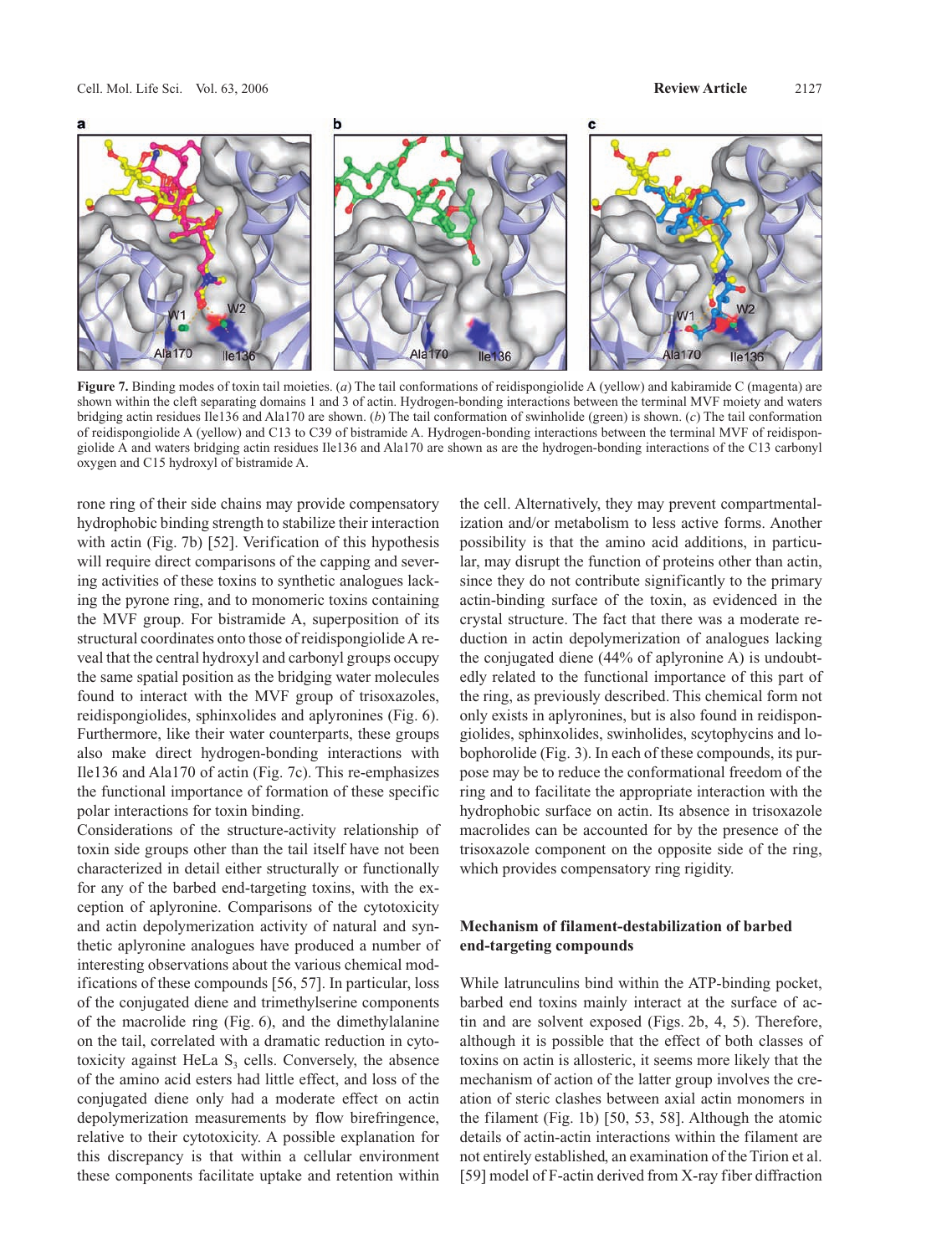studies indicates that the position of bound toxin creates a steric clash between a stretch of hydrophobic residues found in the DNase I-binding loop of the 'lower' actin monomer and the hydrophobic cleft separating domains 1 and 3 of the axial 'upper' monomer (Fig. 8) [50, 59, 60]. If this model is correct, a conformational change involving a loop-to-helix transition in the DNase I-binding loop observed upon conversion from the ATP- to ADPbound state actin would provide an elegant explanation for the higher critical concentration for polymerization of MgADP-actin [25, 61]. Furthermore, the toxin-binding site is also targeted by a number of actin-binding proteins, such as gelsolin, CapG and profilin, which sequester and sever actin, respectively, demonstrating the importance of accessibility of this site for intermonomer contacts [58, 62–64].

All of the barbed end-targeting toxins described above possess actin monomer-sequestering abilities. Not all of them, however, possess the ability to sever actin filaments [53, 65, 66]. The primary reason for this discrepancy is probably related to differences in the binding affinity of the particular toxin for actin due to its chemical structure. As outlined above, the capacity to sever is likely related



**Figure 8.** Proposed mechanism of filament-destabilization by barbed end-targeting macrolides. A surface representation of the structure of three monomers within the structural model for Factin is shown with kabiramide C superimposed onto the barbed end of one actin monomer. The model shows the steric clash created between the DNase I-binding loop (D-loop) of the lower actin monomer and the bound toxin on the upper monomer, leading to displacement of the DNase I-binding loop from the cleft separating subdomains 1 and 3 of the upper monomer.

to the ability of the toxin to compete with the DNase Ibinding loop once the intermonomer interaction has been formed. To do this, it has been proposed that, in ring-containing toxins, the ring makes an initial interaction with the hydrophobic patch on the side of actin, which is predicted to be exposed in the filament [50, 58]. This in turn orients and directs the long flexible tail into the cleft between subdomains 1 and 3 where hydrophobic contacts and, in the case of MVF-containing toxins, hydrogen bonds are formed, simultaneously displacing the DNase I-binding loop from the upper monomer (Fig. 8). Disruption of actin monomer contacts by what is, comparatively speaking, such a small molecule indicates that the interaction between axial monomers in the filament is relatively weak. Because filament integrity is largely dependent upon cooperativity, involving actin monomer interactions within and between filament strands, disruption of axial contacts in one filament strand would be sufficient to cause complete filament severing. Once this occurs, the toxin would prevent both monomer addition and dissociation by remaining attached to its actin-binding site, thereby capping the newly formed barbed end [53, 58].

With the markedly different overall chemical structure of swinholide A and misakinolide B, one might presuppose an alternate mechanism of filament disruption relative to monomeric barbed end-targeting macrolides (Fig. 3) [52, 65, 66]. However, because their binding mode on actin bears such remarkable similarity to monomeric macrolides (Figs. 5d, 7b), their mode of filament disruption is undoubtedly the same. What remains to be determined is how bistramide A, which lacks the discrete ring and tail components common to the other toxins, promotes F-actin depolymerization.

## **Structurally uncharacterized filament-destabilizing compounds**

The current actin toxin structures may provide a model for the interactions of other toxins, like scytophycins and lobophorolide, with actin as well as their mechanism of filament-destabilization (Fig. 3) [45, 46, 67]. Although attempts to map the binding site of tolytoxin, a member of the scytophycin family, indicated that a region near the nucleotide-binding cleft on the back face of subdomains 2 and 4 was a likely site of contact, its ring resembles part of the monomeric unit of swinholide A [68]. Furthermore, its tail is remarkably similar to the trisoxazole, reidispongiolide/sphinxolide and aplyronine macrolides, terminating with an MVF moiety. Therefore, the binding mode and mechanism of filament-destabilization of this class of compound is undoubtedly the same.

Pectenotoxins are given separate mention from the other filament-destabilizing cytotoxins due to the unusual nature of their chemical structures (Fig. 9). Pectenotoxins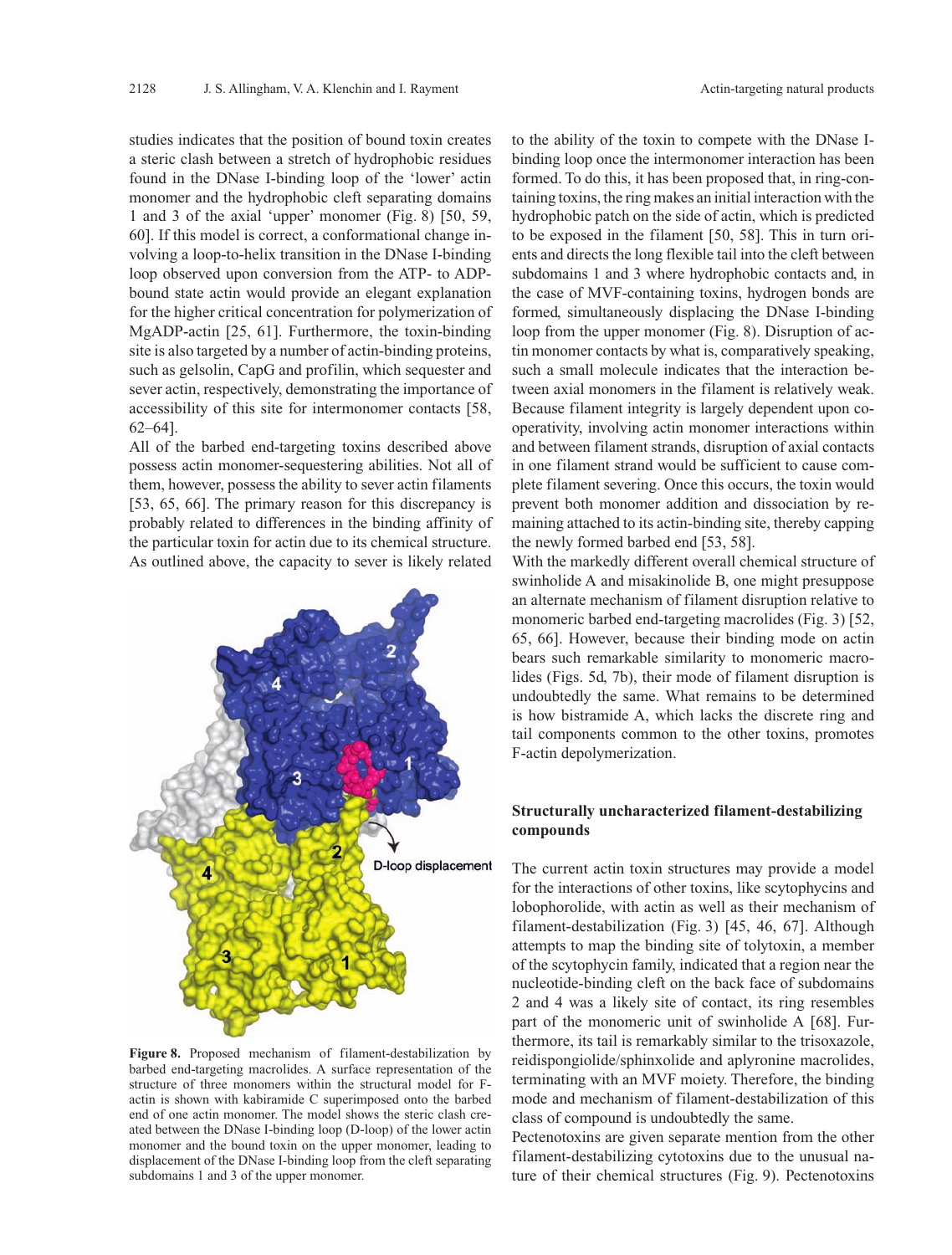

**Figure 9.** Chemical structure of pectenotoxin-2.

represent a family of cyclic polyether macrolides produced by dinoflagellates such as *Dinophysis fortii* [69, 70]. They have also been found in the digestive glands of the toxic shellfish *Patinopecten yessoensis*, *Perna canalicus*, and *D. acuta*, where they are converted to other pectenotoxin chemical forms [71–73]. It has been reported that pectenotoxin-2 does not exhibit actin filament severing or capping activity, but only sequesters monomeric actin [8, 74]. Such activity is also reported for pectenotoxin-6, a derivative of pectenotoxin-2 [70]. Although pectenotoxins are structurally quite distinct from the other compounds that contain both ring and tail moieties, they contain a number of chemical features similar to those of bistramides. They are therefore likely to bind within the cleft separating actin subdomains 1 and 3 as well. What will be interesting is to see how their interaction with actin compares with the other actin-destabilizing compounds.

#### **Filament-forming/stabilizing compounds**

Natural compounds that stabilize actin filaments represent a separate class of cytotoxins that have been extremely useful as tools to understand actin filament assembly and organization, as well as actin-mediated cellular functions. As with the filament-destabilizing cytotoxins, elucidation of the molecular interactions made between these compounds and actin is important for understanding their mechanism of action as well as the structural properties of actin filaments. However, actin polymerization in the presence of these compounds makes crystallization impossible and thus the primary sources of information about the interaction of these toxins with actin have been derived from X-ray fiber diffraction data, electron microscopy and biochemical analyses [75–78].

The most common chemical feature of these cytotoxins is the cyclic depsipeptide, which is a polymeric compound containing both amino acids and hydroxy acids joined by peptide and ester bonds, respectively. Representative members of six different families of these compounds are shown in Figure 10. The best-known actin filament stabilizing compound is phalloidin, a phallotoxin synthesized by the poisonous 'Death Cap' mushroom *Amanita*  *phalloides* [79, 80]. Its chemical structure consists of a bicyclic heptapeptide that contains several uncommon amino acids [9]. The ring containing Cys3-Pro(OH)4- Ala5-Trp6 is essential for the cytotoxicity of the compound [76, 81].

Jasplakinolide is another actin filament stabilizer, as well as a potent inducer of actin polymerization, that is synthesized by the marine sponge *Jaspis johnstoni* [82]. Functionally, this cyclic depsipeptide behaves like phalloidin and even competes with its binding site. However, its structure is significantly different and it is membrane permeable, unlike phalloidin [82, 83]. Jasplakinolide contains a single 19-membered macrocyclic ring with branching aromatic side chains in the form of uncommon amino acids N-methyl-2-(bromo)-L-tryptophan and β-tyrosine, as well as L-alanine [8, 84, 85]. The L-tryptophan derivative is particularly important for actin binding in jasplakinolide, as is its analogue in phalloidin [82]. Jasplakinolide is closely related to the geodiamolide and neosiphoniamolide families of cytotoxins [86, 87].

Chrondramides are 18-membered cyclic depsipeptides from the myxobacterium *Chondromyces crocatus* and are remarkably similar in structure to jasplakinolide [88, 89]. These compounds also compete with phalloidin for actin binding [90, 91].

The dolastatin family of cytotoxins, isolated from the Indian Ocean sea hare *Dolabella auricularia*, are gaining recognition as useful F-actin stabilizers and potential anti-cancer agents [92]. Congeners of these compounds include both linear and cyclic forms. Studies of dolastatin-11 in particular, a 30-membered cyclic depsipeptide, indicate that its *in vitro* and cellular effects are similar but more potent than those of jasplakinolide and phalloidin, although it does not compete with phalloidin for actinbinding [93].

Doliculide is a 16-membered cyclic depsipeptide with a D-tyrosine derivative that is also isolated from *D. auricularia*, but in animals found off the coast of Japan [94, 95]. Biochemical studies on the (–)-doliculide isoform indicate its activity is identical to that of jasplakinolide and that it competitively inhibits phalloidin binding [96].

Finally, amphidinolides represent a unique group of cytotoxic compounds in that their interaction with actin, at least for amphidinolide H, involves formation of a residue-specific covalent bond [78]. Isolated from *Amphidinium* sp. dinoflagellates that live off the coasts of Japan and the U.S. Virgin Islands, these potent 26-membered macrolides display unique structural features including an allyl epoxide [97]. Studies by Kobayashi and colleagues have determined that the allyl epoxide, *S*-cis-diene moiety, and the ketone at C20 are important for the cytotoxicity of this compound [98].

One of the few examples of a non-depsipeptide that stabilizes actin filaments is the hectochlorin family of cytotoxins (Fig. 10). Compounds in this family come in the form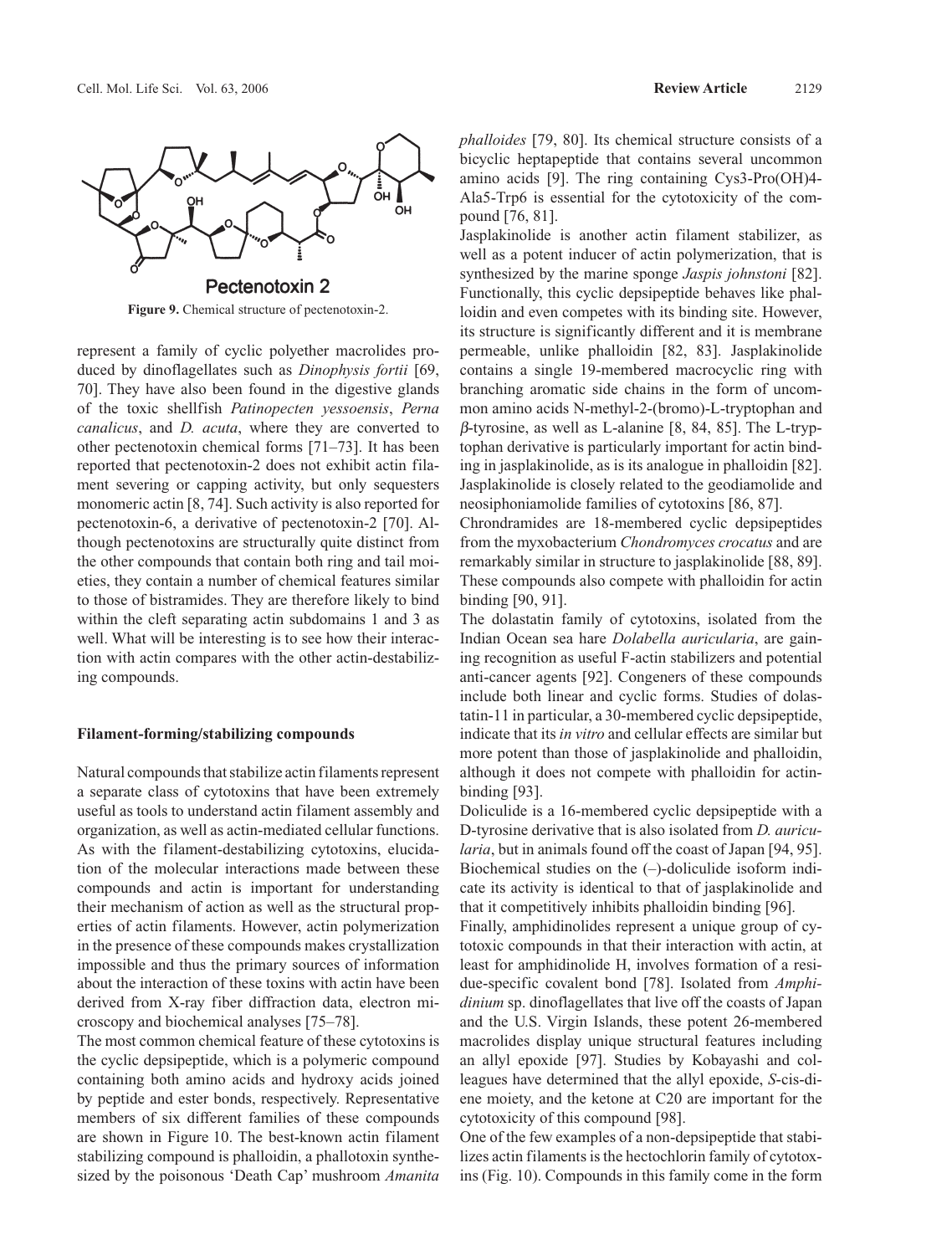

**Figure 10.** Filament-stabilizing macrolides. The chemical structures of representative members of known or inferred filament-stabilizing natural products are shown. Dots show the predicted pharmacophore of actin-stabilizing toxins based on shape matched alignment studies of phalloidin, jasplakinolide, dolastatin and (–)-doliculide [96].

of cyclic lipopeptides isolated from the cyanobacterium, *Lyngbya majuscula*, and have been demonstrated to be quantitatively identical to jasplakinolide in their ability to promote actin polymerization [99]. However, like dolastatin, hectochlorins do not compete with phalloidin for F-actin binding. Toxins bearing structural resemblance to hectochlorins include the lyngbyabellin class of natural products [100, 101].

#### **Actin-binding mode**

The phalloidin-binding site on actin has been characterized by microscopic and X-ray fiber diffraction methods and appears to interact with three actin monomers simultaneously via three different binding sites (Fig. 11) [75– 77]. In particular, contacts between the weakly interacting two long-pitch strands of the filament appear to be stabilized by phalloidin binding between the loop containing residues 198–201 of the lower actin subunit, and the loop of residues 73–75 and residue 179 of the diagonal subunit of actin [76]. Similarly, the binding site of dolastatin 11 has also been derived from X-ray fiber diffraction of actin filaments and, like phalloidin, appears to enhance filament stability by bridging the two long-pitch strands between subdomain 4 of one actin subunit and subdomain 1 of the diagonal subunit (Fig. 11) [102]. However, these studies demonstrated that within the filament, dolastatin 11 occupies a position that is clearly different from that of phalloidin. This is in agreement with the observation that this cytotoxin is incapable of displacing the phalloidin fluorescent derivative from actin polymers [93].

Identification of the binding site of amphidinolide H within the filament has been made possible by determining the site of the covalent interaction formed between this compound and actin [78]. Formation of this interaction seems to occur between the epoxide and Tyr198 (Tyr200 in mammalian actin) on subdomain 4 of actin (Fig. 11), such that only one toxin molecule is bound per actin monomer [78]. Because the site of covalent attach-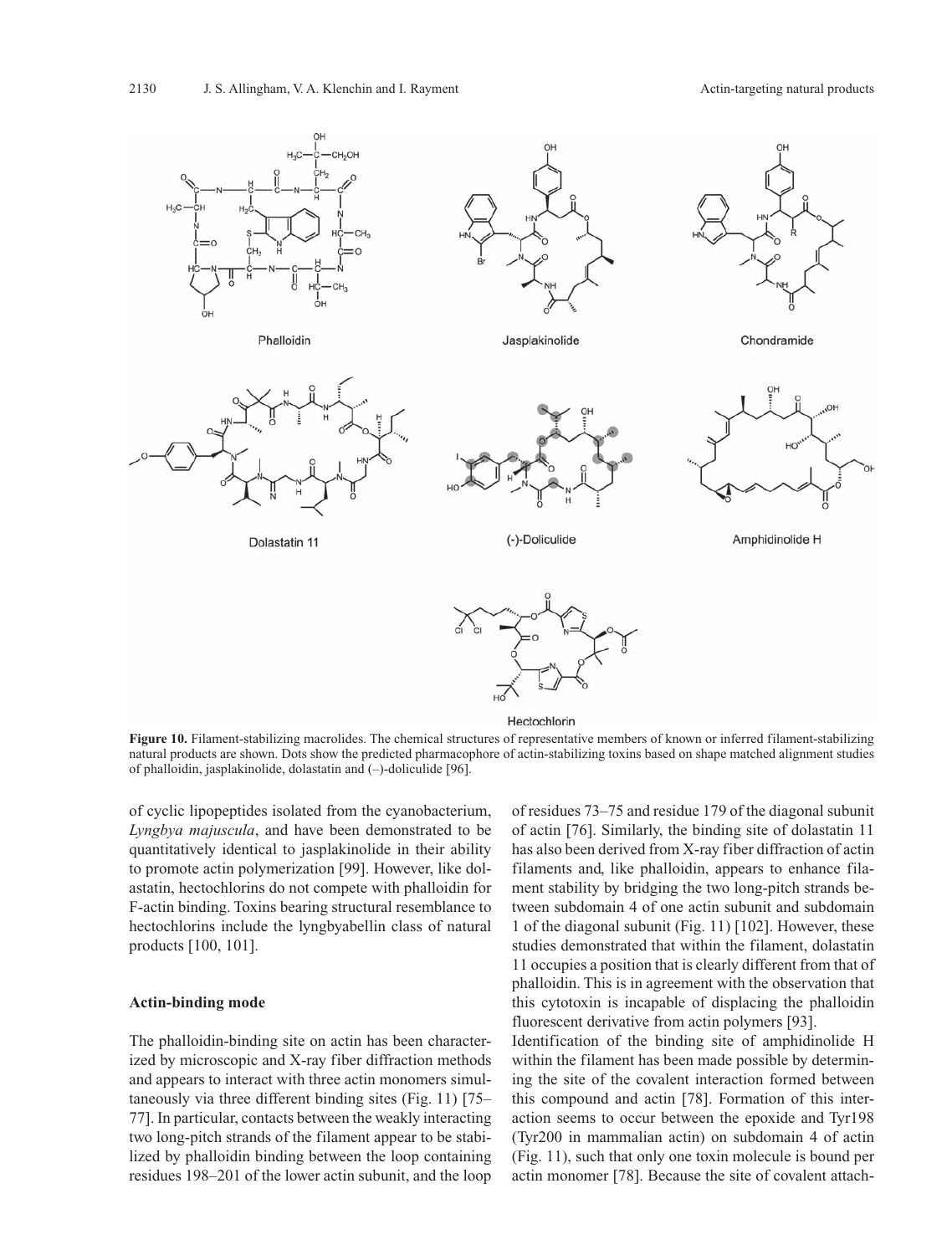

**Figure 11.** Binding locations of actin filament-stabilizing macrolides. Three monomers of G-actin are shown associating as in their F-actin form. The phalloidin- (red spheres) binding site within the filament shows it to interact with three actin monomers simultaneously [76]. Dolastatin 11 (yellow spheres) binds between subdomain 4 of one actin subunit and subdomain 1 of the diagonal subunit [102]. Amphidinolide H is not shown, although its interaction with actin is known to involve formation of a covalent bond with Tyr198 (blue sticks) [78].

ment of amphidinolide H is near the actin-actin contact between subdomain 4 of one subunit and subdomain 1 of the diagonally located subunit in F-actin, this suggests that this compound acts in a manner similar to phalloidin, jasplakinolide and dolastatin.

Based on the similar effects of phalloidin, jasplakinolide, dolastatin and doliculide on actin filament stabilization [82, 90, 93, 96, 103, 104], as well as their apparent interactions with a similar region of the actin filament, shape-matched alignment studies have recently been employed to identify a common pharmacophore within these diverse compounds [96]. This work concluded that a segment of the macrolide ring spanning from the benzyl group to the isopropyl side chain of  $(-)$ -doliculide overlapped significantly with analogous sections of the other filament-stabilizing macrolides. This segment was therefore considered the core pharmacophore component of these compounds (Fig. 10).

## **Mechanism of filament stabilization**

A vast amount of structural, biochemical and theoretical analysis has been devoted to understanding the nature of monomer-monomer interactions during nucleation, filament elongation, and propagation of conformational changes through F-actin [105–108]. A key finding of these studies is that, as with many polymeric macromolecules, actin filaments rely on structural co-operativity for their assembly and stability. Based on their binding site and biochemical effects on polymeric actin, filamentstabilizing cytotoxins appear to take advantage of this cooperativity by binding to several actin monomers simultaneously (Fig. 11). Furthermore, under substoichiometric concentrations, their effects of stabilizing discrete locations of the filament are propagated through large distances via co-operativity within the filament [108–110]. Like the filament-destabilizing toxins, the affinity of these toxins for actin is determined by a subset of key structural features. All actin-stabilizing toxins consist of a ring component that limits the conformational flexibility of the compound. They also contain specific side groups whose configurations are undoubtedly important for molecular interactions with discrete actin residues. The necessity of these interactions re-emphasizes the indispensability of the ring, as its defined shape ensures appropriate presentation of these functional groups to the toxin-binding surface on actin. Part of what remains to be learned about this class of complex and fascinating molecules are the details of their molecular interactions with actin, as well as their allosteric effects on filament structure. Deciphering these key elements will require higher-resolution structural studies than those obtained by fiber diffraction.

## **Conclusions**

The technological potential of natural product pharmacology is vast. Realization of this potential is considerably facilitated by understanding how these chemically diverse natural products interact with their biological targets and the specific molecular surfaces involved. X-ray crystallography, in combination with biochemical studies, has provided a powerful means of revealing this information. By characterizing the functional importance of both conserved and variable regions within these cytotoxic compounds, the structural themes that determine their bioactivity begin to emerge. This provides a useful framework from which synthetic chemistry can be used to create analogues with tailored chemical features to improve specificity and targeting toward malignant cells. This also reduces the necessity for chemical prospecting in delicate terrestrial and marine ecosystems that produce these rare compounds, providing much needed protection of biodiversity.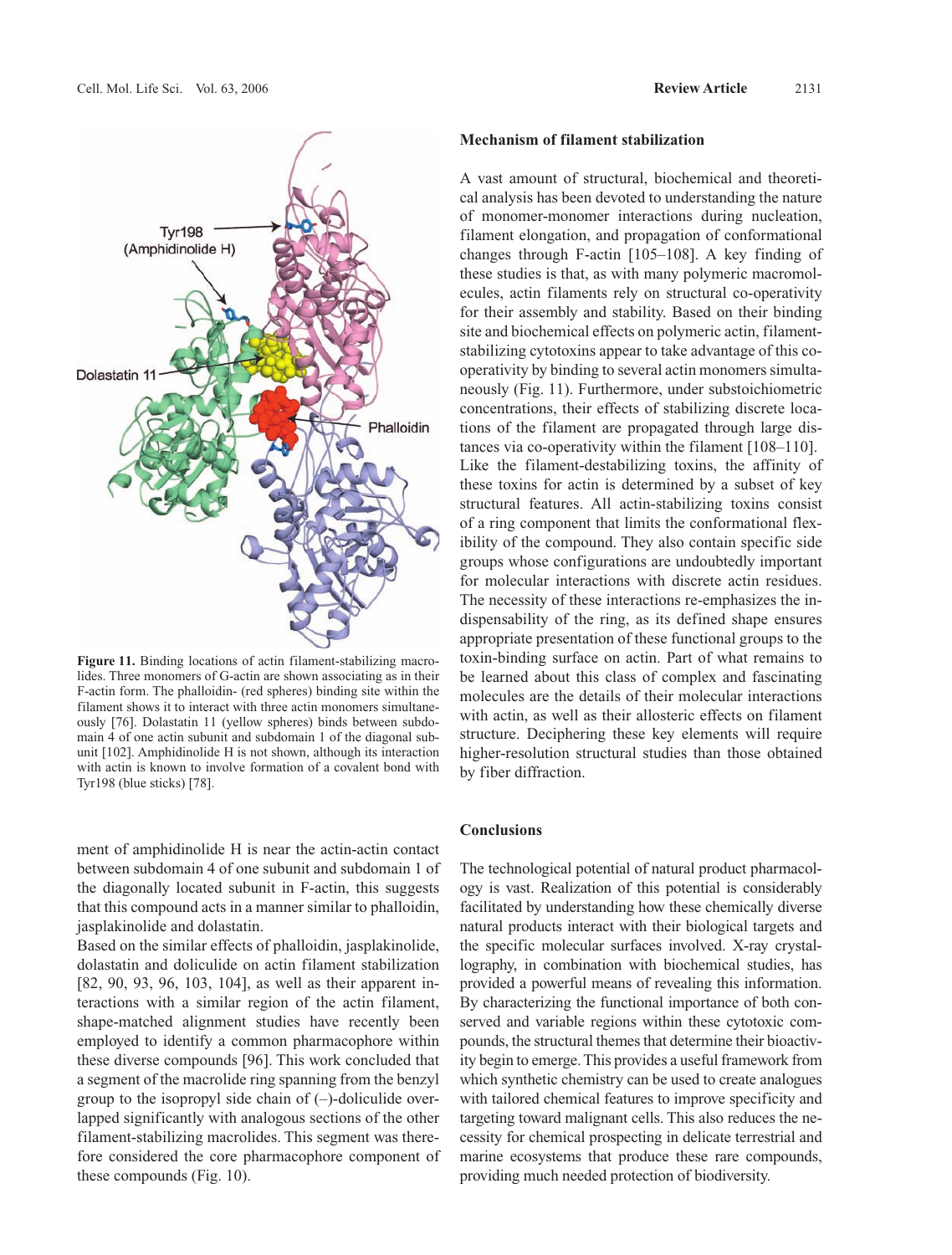*Acknowledgements.* This work was supported by a fellowship to JSA from the Canadian Insitutes of Health Research (64606) and a research grant to IR from the National Institutes of Health (AR35186).

- 1 Schmidt, A. and Hall, M. N. (1998) Signaling to the actin cytoskeleton. Annu. Rev. Cell. Dev. Biol. 14, 305–338.
- 2 Luna, E. J. and Hitt, A. L. (1992) Cytoskeleton-plasma membrane interactions. Science 258, 955–964.
- 3 Pollard, T. D. (2000) Reflections on a quarter century of research on contractile systems. Trends Biochem. Sci. 25, 607–611.
- 4 Sheterline, P., Clayton, J. and Sparrow, J. C. (1998) Actin. Oxford University Press, New York.
- 5 Pantaloni, D., Le Clainche, C. and Carlier, M. F. (2001) Mechanism of actin-based motility. Science 292, 1502–1506.
- 6 Small, J. V., Stradal, T., Vignal, E. and Rottner, K. (2002) The lamellipodium: where motility begins. Trends Cell. Biol. 12, 112–120.
- 7 Pollard, T. D. and Borisy, G. G. (2003) Cellular motility driven by assembly and disassembly of actin filaments. Cell 112, 453–465.
- 8 Spector, I., Braet, F., Shochet, N. R. and Bubb, M. R. (1999) New anti-actin drugs in the study of the organization and function of the actin cytoskeleton. Microsc. Res. Tech. 47, 18–37.
- 9 Giganti, A. and Friederich, E. (2003) The actin cytoskeleton as a therapeutic target: state of the art and future directions. Prog. Cell Cycle Res. 5, 511–525.
- 10 Fenteany, G. and Zhu, S. (2003) Small-molecule inhibitors of actin dynamics and cell motility. Curr. Top. Med. Chem. 3, 593–616.
- 11 Jordan, M. A. and Wilson, L. (1998) Microtubules and actin filaments: dynamic targets for cancer chemotherapy. Curr. Opin. Cell Biol. 10, 123–130.
- 12 Janmey, P. A. and Chaponnier, C. (1995) Medical aspects of the actin cytoskeleton. Curr. Opin. Cell Biol. 7, 111–117.
- 13 Weed, S. A. and Parsons, J. T. (2001) Cortactin: coupling membrane dynamics to cortical actin assembly. Oncogene 20, 6418–6434.
- 14 Button, E., Shapland, C. and Lawson, D. (1995) Actin, its associated proteins and metastasis. Cell Motil. Cytoskel. 30, 247–251.
- 15 Lambrechts, A., Van Troys, M. and Ampe, C. (2004) The actin cytoskeleton in normal and pathological cell motility. Int. J. Biochem. Cell Biol. 36, 1890–1909.
- 16 Pawlak, G. and Helfman, D. M. (2001) Cytoskeletal changes in cell transformation and tumorigenesis. Curr. Opin. Genet. Dev. 11, 41–47.
- 17 Rao, J. and Li, N. (2004) Microfilament actin remodeling as a potential target for cancer drug development. Curr. Cancer Drug Targets 4, 345–354.
- 18 Hayot, C., Debeir, O., Van Ham, P., Van Damme, M., Kiss, R. and Decaestecker, C. (2006) Characterization of the activities of actin-affecting drugs on tumor cell migration. Toxicol. Appl. Pharmacol. 211, 30–40.
- 19 Wittekind, C. and Neid, M. (2005) Cancer invasion and metastasis. Oncology 69 Suppl. 1, 14–16.
- 20 Harlozinska, A. (2005) Progress in molecular mechanisms of tumor metastasis and angiogenesis. Anticancer Res. 25, 3327–3333.
- 21 Cherrington, J. M., Strawn, L. M. and Shawver, L. K. (2000) New paradigms for the treatment of cancer: the role of antiangiogenesis agents. Adv. Cancer Res. 79, 1–38.
- 22 Jordan, A., Hadfield, J. A., Lawrence, N. J. and McGown, A. T. (1998) Tubulin as a target for anticancer drugs: agents which interact with the mitotic spindle. Med. Res. Rev. 18, 259–296.
- 23 Shi, Q., Chen, K., Morris-Natschke, S. L. and Lee, K. H. (1998) Recent progress in the development of tubulin inhibitors as antimitotic antitumor agents. Curr. Pharm. Des. 4, 219–248.
- 24 Stehn, J. R., Schevzov, G., O'Neill, G. M. and Gunning, P. W. (2006) Specialisation of the tropomyosin composition of actin filaments provides new potential targets for chemotherapy. Curr. Cancer Drug Targets 6, 245–256.
- 25 Otterbein, L. R., Graceffa, P. and Dominguez, R. (2001) The crystal structure of uncomplexed actin in the ADP state. Science 293, 708–711.
- 26 Yeung, K. S. and Paterson, I. (2002) Actin-binding marine macrolides: total synthesis and biological importance. Angew. Chem. Int. Ed. Engl. 41, 4632–4653.
- 27 Spector, I., Shochet, N. R., Kashman, Y. and Groweiss, A. (1983) Latrunculins: novel marine toxins that disrupt microfilament organization in cultured cells. Science 219, 493– 495.
- 28 Coue, M., Brenner, S. L., Spector, I. and Korn, E. D. (1987) Inhibition of actin polymerization by latrunculin A. FEBS Lett. 213, 316–318.
- 29 Morton, W. M., Ayscough, K. R. and McLaughlin, P. J. (2000) Latrunculin alters the actin-monomer subunit interface to prevent polymerization. Nat. Cell Biol. 2, 376–378.
- 30 Bubb, M. R., Govindasamy, L., Yarmola, E. G., Vorobiev, S. M., Almo, S. C., Somasundaram, T., Chapman, M. S., Agbandje-McKenna, M. and McKenna, R. (2002) Polylysine induces an antiparallel actin dimer that nucleates filament assembly: crystal structure at 3.5-Å resolution. J. Biol. Chem. 277, 20999–21006.
- 31 Vilozny, B., Amagata, T., Mooberry, S. L. and Crews, P. (2004) A new dimension to the biosynthetic products isolated from the sponge *Negombata magnifica*. J. Nat. Prod. 67, 1055–1057.
- 32 Spector, I., Shochet, N. R., Kashman, Y. and Blasberger, D. (1986) Structure-activity study of latrunculin effects on microfilament organization. J. Cell Biol. 103, 393a.
- 33 Spector, I., Shochet, N. R., Blasberger, D. and Kashman, Y. (1989) Latrunculins – novel marine macrolides that disrupt microfilament organization and affect cell growth. I. Comparison with cytochalasin, D. Cell Motil. Cytoskel. 13, 127–144.
- 34 Ayscough, K. R., Stryker, J., Pokala, N., Sanders, M., Crews, P. and Drubin, D. G. (1997) High rates of actin filament turnover in budding yeast and roles for actin in establishment and maintenance of cell polarity revealed using the actin inhibitor latrunculin-A. J. Cell Biol. 137, 399–416.
- 35 Roesener, J. A. and Scheuer, P. J. (1986) Ulapualide A and B, extraordinary antitumor macrolides from nudibranch eggmasses. J. Am. Chem. Soc. 108, 846–847.
- 36 Matsunaga, S., Fusetani, N., Hashimoto, K., Koseki, K., Noma, M., Noguchi, H. and Sankawa, U. (1989) Further kabiramides and halichondramides, cytotoxic macrolides embracing trisoxazole, from the *Hexabranchus* egg masses. J. Org. Chem. 54, 1360–1363.
- 37 Kernan, M. R. and Faulkner, J. D. (1987) Halichondramide, an antifungal macrolide from the sponge *Halichondria* sp. Tetrahedron Lett. 28, 2809–2812.
- 38 Zhang, X., Minale, L., Zampella, A. and Smith, C. D. (1997) Microfilament depletion and circumvention of multiple drug resistance by sphinxolides. Cancer Res. 57, 3751–3758.
- 39 D'Auria, M. V., Paloma, L. G., Minale, L., Zampella, A., Verbist, J. F., Roussakis, C. and Debitus, C. (1993) Three new potent cytotoxic macrolides closely related to sphinxolide from the New Caledonian sponge *Neosiphonia superstes*. Tetrahedron 49, 8657–8664.
- 40 D'Auria, M. V., Paloma, L. G., Minale, L., Zampella, A., Verbist, J. F., Roussakis, C., Debitus, C. and Patissou, J. (1994) Reidispongiolide A and B, two new potent cytotoxic macrolides from the New Caledonian sponge *Reidispongia coerulea*. Tetrahedron 50, 4829–4834.
- 41 Yamada, K., Ojika, M., Ishigaki, T., Yoshida, Y., Ekimoto, H. and Arakawa, M. (1993) Aplyronine-A, a potent antitumor substance, and the congeners aplyronine-B and aplyronine-C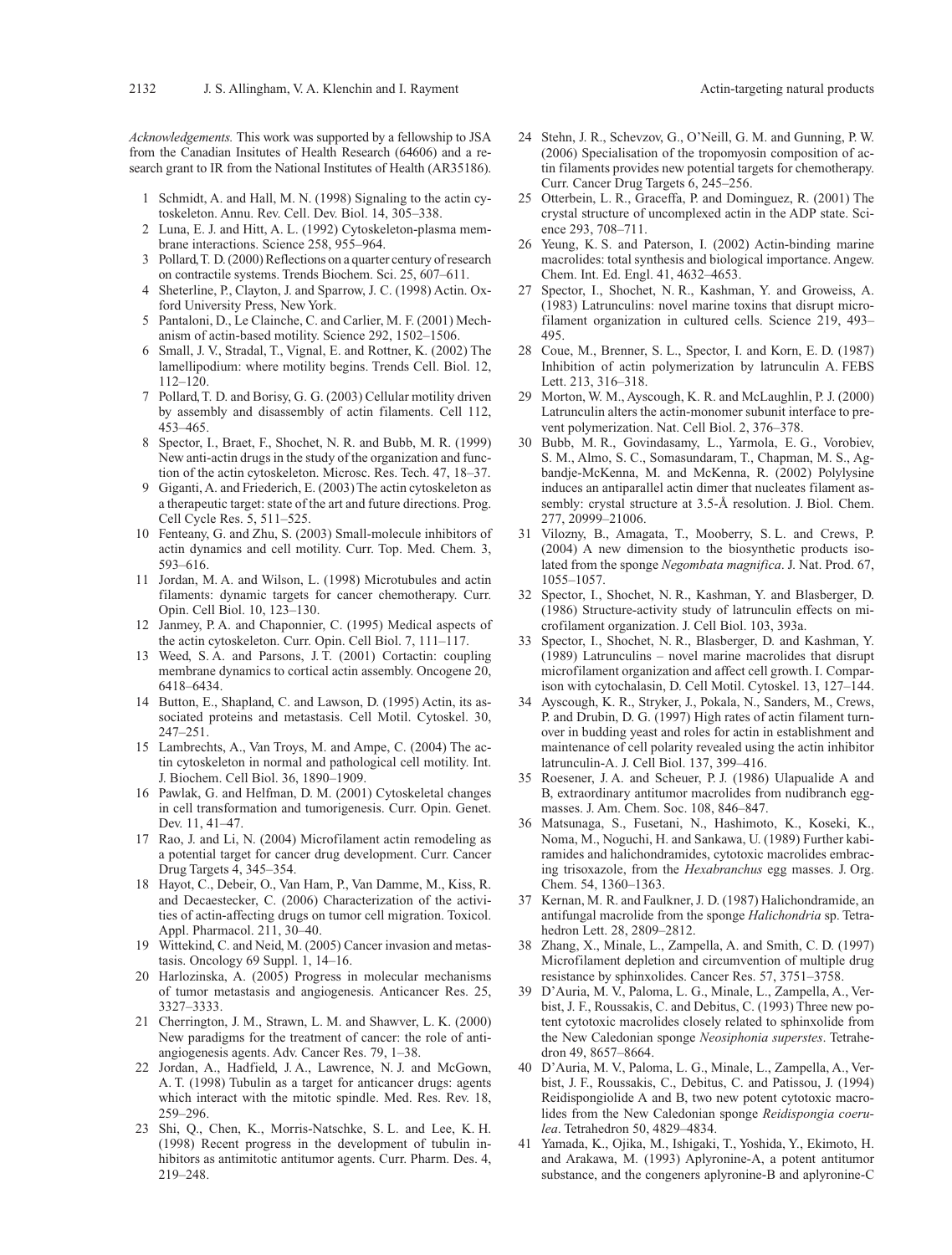isolated from the sea hare *Aplysia kurodai*. J. Am. Chem. Soc. 115, 11020–11021.

- 42 Kobayashi, M., Tanaka, J., Katori, T. and Kitagawa, I. (1990) Marine natural products. XXIII. Three new cytotoxic dimeric macrolides, swinholides B and C and isoswinholide A, congeners of swinholide A, from the Okinawan marine sponge *Theonella swinhoei*. Chem. Pharm. Bull (Tokyo) 38, 2960–2966.
- 43 Kato, Y., Fusetani, N., Matsunaga, S., Hashimoto, K., Sakai, R., Higa, T. and Kashman, Y. (1987) Antitumor macrodiolides isolated from a marine sponge *Theonella* sp: structure revision of misakinolide A. Tetrahedron Lett. 28, 6225–6228.
- 44 Tanaka, J., Higa, T., Kobayashi, M. and Kitagawa, I. (1990) Marine natural products. 24. The absolute stereostructure of misakinolide-A, a potent cytotoxic dimeric macrolide from an Okinawan marine sponge *Theonella* sp. Chem. Pharm. Bull (Tokyo) 38, 2967–2970.
- 45 Smith, C. D., Carmeli, S., Moore, R. E. and Patterson, G. M. (1993) Scytophycins, novel microfilament-depolymerizing agents which circumvent P-glycoprotein-mediated multidrug resistance. Cancer Res. 53, 1343–1347.
- 46 Kubanek, J., Jensen, P. R., Keifer, P. A., Sullards, M. C., Collins, D. O. and Fenical, W. (2003) Seaweed resistance to microbial attack: a targeted chemical defense against marine fungi. Proc. Natl. Acad. Sci. USA 100, 6916–6921.
- 47 Gouiffes, D., Juge, M., Grimaud, N., Welin, L., Sauviat, M. P., Barbin, Y., Laurent, D., Roussakis, C., Henichart, J. P. and Verbist, J. F. (1988) Bistramide A, a new toxin from the urochordata *Lissoclinum bistratum* Sluiter: isolation and preliminary characterization. Toxicon 26, 1129–1136.
- 48 Biard, J. F., Roussakis, C., Kornprobst, J. M., Gouiffes-Barbin, D., Verbist, J. F., Cotelle, P., Foster, M. P., Ireland, C. M. and Debitus, C. (1994) Bistramides A, B, C, D, and K: a new class of bioactive cyclic polyethers from *Lissoclinum bistratum*. J. Nat. Prod. 57, 1336–1345.
- 49 Statsuk, A. V., Bai, R., Baryza, J. L., Verma, V. A., Hamel, E., Wender, P. A. and Kozmin, S. A. (2005) Actin is the primary cellular receptor of bistramide, A. Nat. Chem. Biol. 1, 383– 388.
- 50 Klenchin, V. A., Allingham, J. S., King, R., Tanaka, J., Marriott, G. and Rayment, I. (2003) Trisoxazole macrolide toxins mimic the binding of actin-capping proteins to actin. Nat. Struct. Biol. 10, 1058–1063.
- 51 Allingham, J. S., Tanaka, J., Marriott, G. and Rayment, I. (2004) Absolute stereochemistry of ulapualide A. Org. Lett. 6, 597–599.
- 52 Klenchin, V. A., King, R., Tanaka, J., Marriott, G. and Rayment, I. (2005) Structural basis of swinholide A binding to actin. Chem. Biol. 12, 287–291.
- 53 Allingham, J. S., Zampella, A., D'Auria, M. V. and Rayment, I. (2005) Structures of microfilament-destabilizing toxins bound to actin provide insight into toxin design and activity. Proc. Natl. Acad. Sci. USA 102, 14527–14532.
- 54 Hirata, K., Muraoka, S., Suenaga, K., Kuroda, T., Kato, K., Tanaka, H., Yamamoto, M., Takata, M., Yamada, K. and Kigoshi, H. (2006) Structure basis for antitumor effect of aplyronine A. J. Mol. Biol. 356, 945–954.
- 55 Rizvi, S. A., Tereshko, V., Kossiakoff, A. A. and Kozmin, S. A. (2006) Structure of bistramide A-actin complex at a 1.35 Å resolution. J. Am. Chem. Soc. 128, 3882–3883.
- 56 Suenaga, K., Kamei, N., Okugawa, Y., Takagi, M., Akao, A. and Kigoshi, H. (1997) Cytotoxicity and actin depolymerizing activity of aplyronine A, a potent antitumor macrolide of marine origin, and the natural and artificial analogs. Bioorg. Med. Chem. Lett. 7, 269–274.
- 57 Kigoshi, H., Suenaga, K., Takagi, M., Akao, A., Kanematsu, K., Kamei, N., Okugawa, Y. and Yamada, K. (2002) Cytotoxicity and actin-depolymerizing activity of aplyronine A, a potent antitumor macrolide of marine origin, and its analogs. Tetrahedron 58, 1075–1102.
- 58 Tanaka, J., Yan, Y., Choi, J., Bai, J., Klenchin, V. A., Rayment, I. and Marriott, G. (2003) Biomolecular mimicry in the actin cytoskeleton: mechanisms underlying the cytotoxicity of kabiramide C and related macrolides. Proc. Natl. Acad. Sci. USA 100, 13851–13856.
- 59 Tirion, M. M., Ben-Avraham, D., Lorenz, M. and Holmes, K. C. (1995) Normal modes as refinement parameters for the F-actin model. Biophys. J. 68, 5–12.
- 60 Holmes, K. C., Popp, D., Gebhard, W. and Kabsch, W. (1990) Atomic model of the actin filament. Nature 347, 44–49.
- 61 Graceffa, P. and Dominguez, R. (2003) Crystal structure of monomeric actin in the ATP state: structural basis of nucleotidedependent actin dynamics. J. Biol. Chem. 278, 34172–34180.
- 62 McLaughlin, P. J., Gooch, J. T., Mannherz, H. G. and Weeds, A. G. (1993) Structure of gelsolin segment 1-actin complex and the mechanism of filament severing. Nature 364, 685–692.
- 63 Dawson, J. F., Sablin, E. P., Spudich, J. A. and Fletterick, R. J. (2003) Structure of an F-actin trimer disrupted by gelsolin and implications for the mechanism of severing. J. Biol. Chem. 278, 1229–1238.
- 64 Schutt, C. E., Myslik, J. C., Rozycki, M. D., Goonesekere, N. C. and Lindberg, U. (1993) The structure of crystalline profilin-beta-actin. Nature 365, 810–816.
- 65 Terry, D. R., Spector, I., Higa, T. and Bubb, M. R. (1997) Misakinolide A is a marine macrolide that caps but does not sever filamentous actin. J. Biol. Chem. 272, 7841–7845.
- 66 Bubb, M. R., Spector, I., Bershadsky, A. D. and Korn, E. D. (1995) Swinholide A is a microfilament disrupting marine toxin that stabilizes actin dimers and severs actin filaments. J. Biol. Chem. 270, 3463–3466.
- 67 Patterson, G. M., Smith, C. D., Kimura, L. H., Britton, B. A. and Carmeli, S. (1993) Action of tolytoxin on cell morphology, cytoskeletal organization, and actin polymerization. Cell Motil. Cytoskel. 24, 39–48.
- 68 Belmont, L. D., Patterson, G. M. and Drubin, D. G. (1999) New actin mutants allow further characterization of the nucleotide binding cleft and drug binding sites. J. Cell Sci. 112, 1325–1336.
- 69 Draisci, R., Lucentini, L., Giannetti, L., Boria, P. and Poletti, R. (1996) First report of pectenotoxin-2 (PTX-2) in algae (*Dinophysis fortii*) related to seafood poisoning in Europe. Toxicon 34, 923–935.
- 70 Leira, F., Cabado, A. G., Vieytes, M. R., Roman, Y., Alfonso, A., Botana, L. M., Yasumoto, T., Malaguti, C. and Rossini, G. P. (2002) Characterization of F-actin depolymerization as a major toxic event induced by pectenotoxin-6 in neuroblastoma cells. Biochem. Pharmacol. 63, 1979–1988.
- 71 Suzuki, T., Mitsuya, T., Matsubara, H. and Yamasaki, M. (1998) Determination of pectenotoxin-2 after solid-phase extraction from seawater and from the dinoflagellate *Dinophysis fortii* by liquid chromatography with electrospray mass spectrometry and ultraviolet detection. Evidence of oxidation of pectenotoxin-2 to pectenotoxin-6 in scallops. J. Chromatogr. A. 815, 155–160.
- 72 Yasumoto, T., Murata, M., Oshima, Y. and Sano, M. (1985) Diarrhetic shellfish toxins. Tetrahedron 41, 1019–1025.
- 73 Yasumoto, T. and Murata, M. (1993) Marine toxins. Chem. Rev. 93, 1897–1909.
- 74 Hori, M., Matsuura, Y., Yoshimoto, R., Ozaki, H., Yasumoto, T. and Karaki, H. (1999) Actin depolymerizing action by marine toxin, pectenotoxin-2. Nippon Yakurigaku Zasshi 114 Suppl 1, 225P-229P.
- 75 Lorenz, M., Popp, D. and Holmes, K. C. (1993) Refinement of the F-actin model against X-ray fiber diffraction data by the use of a directed mutation algorithm. J. Mol. Biol. 234, 826–836.
- 76 Oda, T., Namba, K. and Maeda, Y. (2005) Position and orientation of phalloidin in F-actin determined by X-ray fiber diffraction analysis. Biophys. J. 88, 2727–2736.